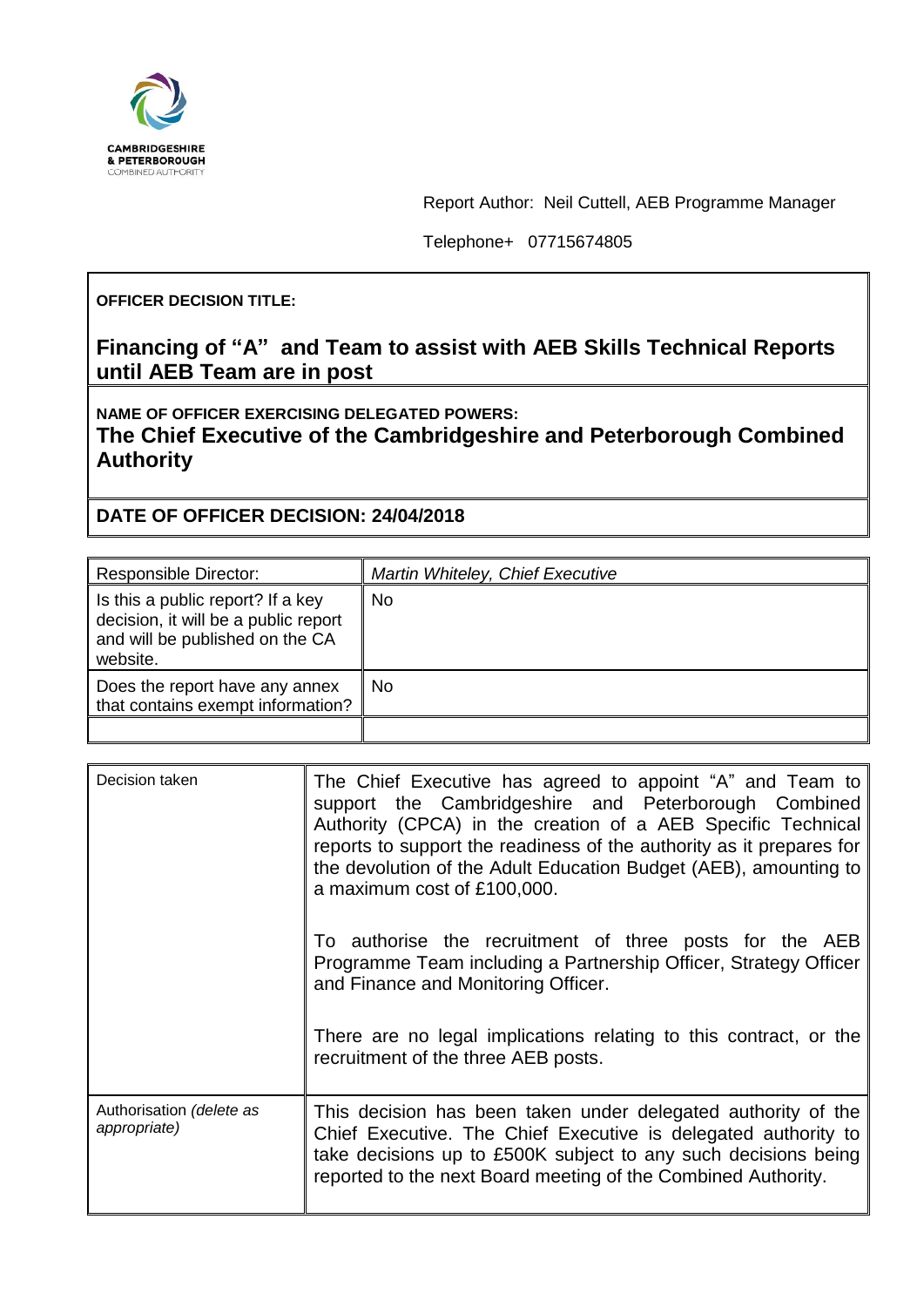

| Background Information             | In August 2017, the Director General for Higher and Further<br>Education at the Department for Education (DfE) wrote to the<br>Combined Authority inviting officers to take part in meetings over<br>a period of two months to establish what steps needed to be<br>undertaken to deliver devolution of the AEB.                                                                                                                                                                                                                                                                                                                                                                                                                                                                                                                        |
|------------------------------------|-----------------------------------------------------------------------------------------------------------------------------------------------------------------------------------------------------------------------------------------------------------------------------------------------------------------------------------------------------------------------------------------------------------------------------------------------------------------------------------------------------------------------------------------------------------------------------------------------------------------------------------------------------------------------------------------------------------------------------------------------------------------------------------------------------------------------------------------|
|                                    | As a result of these meetings, it has become apparent that for the<br>CPCA to be prepared to deliver AEB devolution in the timescales<br>set out by the DfE, it would have to move quickly to enlist the<br>support of appropriate expertise. This need is particularly acute for<br>the CPCA as the newest of all Mayoral Combined Authorities<br>(MCAs), with other MCAs having far longer to prepare for AEB<br>devolution. Therefore, without this action being taken, the<br>Authority would be even further behind in its preparations.                                                                                                                                                                                                                                                                                           |
|                                    | At the annual conversation on 17 <sup>th</sup> April 2018 the Chief Executive<br>was informed that the DfE would financially support up to<br>£100,000 worth of additional expenditure for the CPCA to gain the<br>appropriate technical expertise to complete specific technical<br>documentation and mechanisms to support the devolution<br>programme. The offer was provided on the basis that the DfE<br>have provided a 50% grant to the CPCA of up to £154k for<br>securing capacity to operate the AEB programme. The<br>programme manager has identified that 3 posts are required to<br>enable delivery of the programme for the first 3 years, this<br>resource will support this capacity. However the post holders will<br>not be in post by the 18 <sup>th</sup> May when the readiness checklist has to<br>be completed. |
|                                    | Further to authorise the recruitment of three posts for the AEB<br>Programme Team including a Partnership Officer, Strategy Officer<br>and Finance and Monitoring Officer. These posts will be paid for in<br>the first year from the £154k grant provided to the CPCA in 2018.<br>The future funding of these posts will be identified within the<br>operational costs of the CPCA from 2019. It is envisaged that the<br>AEB programme could provide some funding to support the<br>ongoing costs of these posts.                                                                                                                                                                                                                                                                                                                     |
| Alternative options<br>considered. | Should the Combined Authority not enlist the support of "A" it will<br>not have the required accumulated knowledge to be able to<br>adequately prepare for the devolution readiness assessment of<br>the Adult Education Budget and the proposed transition year<br>starting in the 2018/19 academic year. This could lead to the<br>authority failing the 'readiness criteria' set out by government to<br>transfer powers to the authority creating uncertainty for providers<br>and learners.                                                                                                                                                                                                                                                                                                                                        |
| Consultation                       | This decision to provide extra resource to AEB preparations was                                                                                                                                                                                                                                                                                                                                                                                                                                                                                                                                                                                                                                                                                                                                                                         |